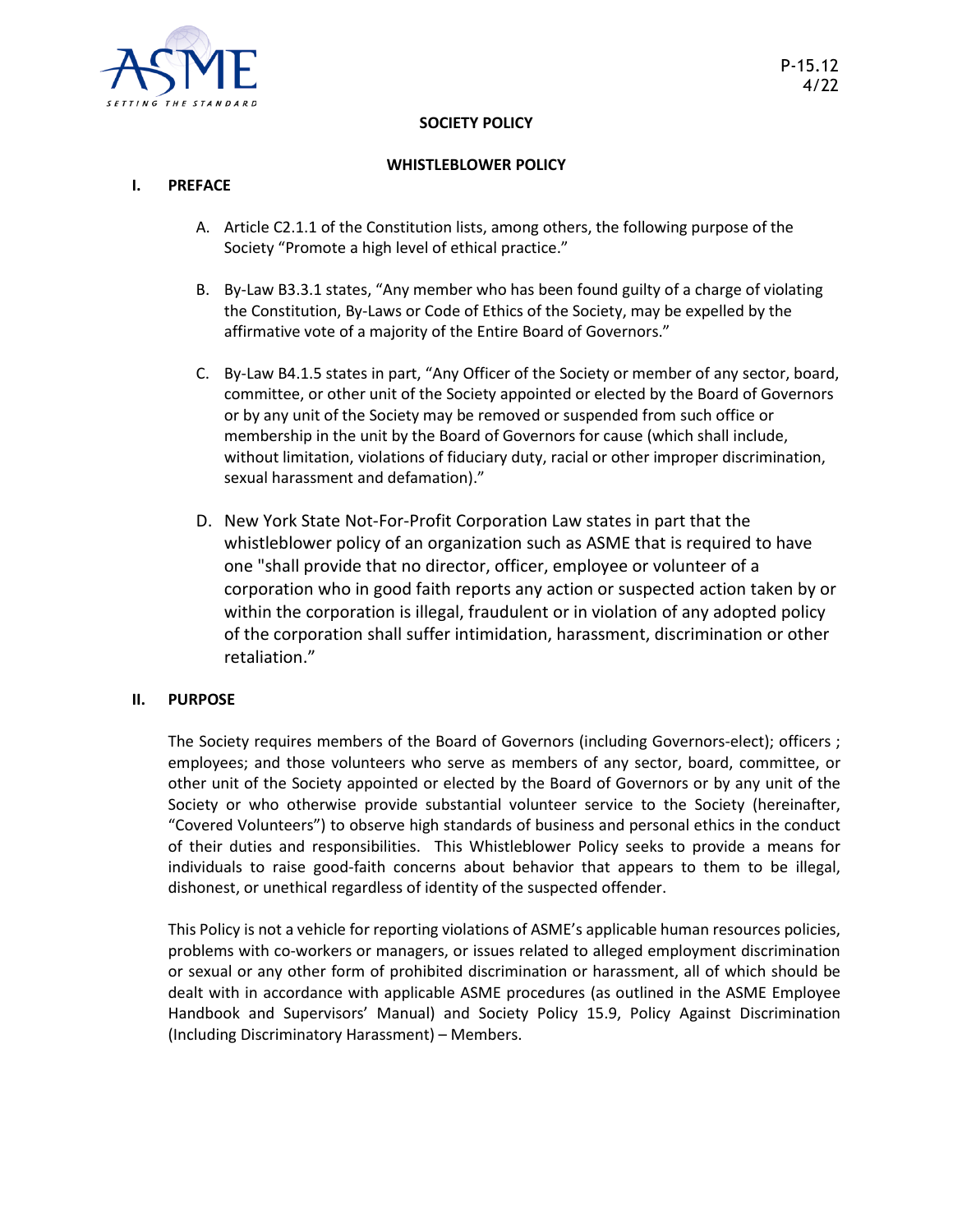The matters that should be reported under this Policy include suspected fraud, theft, embezzlement, accounting or auditing irregularities, bribery, kickbacks, misuse of ASME's assets or suspected regulatory, compliance, or ethics-related issues, concerns or violations.

## **III. NO RETALIATION**

This Policy is intended to encourage and enable members of the Board of Governors, officers, employees, and Covered Volunteers to raise concerns within the Society for investigation and appropriate action. With this goal in mind, no Governor, officer, employee or Covered Volunteer who, in good faith, reports any action or suspected action taken by or within the Society that is illegal, fraudulent, or in violation of any adopted policy of the Society shall suffer intimidation, harassment, discrimination or other retaliation or, in the case of employees, adverse employment consequences. Moreover, a Governor, officer, employee, or Covered Volunteer who retaliates against someone who has reported a concern in good faith is subject to appropriate disciplinary action.

This Policy does not create a promise or contract by the Society, and it may be amended at any time without prior notification. Employment at the Society is at will and nothing in this Policy should be interpreted in any way limiting the at-will relationship.

### **IV. PROCEDURE FOR REPORTING VIOLATIONS**

- A. Each Governor, officer, employee, and Covered Volunteer of the Society has an obligation to report in accordance with this Policy concerns about conduct involving the Society's financial or business affairs that is illegal, fraudulent, or in violation of an adopted Society policy.
- B. Concerns may be communicated orally or in writing. They may also be communicated in person or anonymously. Individuals are encouraged to provide as much information as possible to permit a thorough and complete investigation of the concern.
- C. Employee Procedures
	- 1) Any employee with knowledge or concern about illegal or dishonest financial misconduct is encouraged to communicate such concern, either verbally or in writing, to the Compliance Officer (as identified below). If the person raising the concern is not comfortable reporting to the Compliance Officer, he or she may communicate the concern to the Executive Director/CEO or anyone in management with whom the employee is comfortable.
	- 2) Any person who has information or receives an oral or written communication regarding illegal or dishonest financial misconduct by an employee must promptly inform the Compliance Officer, unless the Compliance Officer has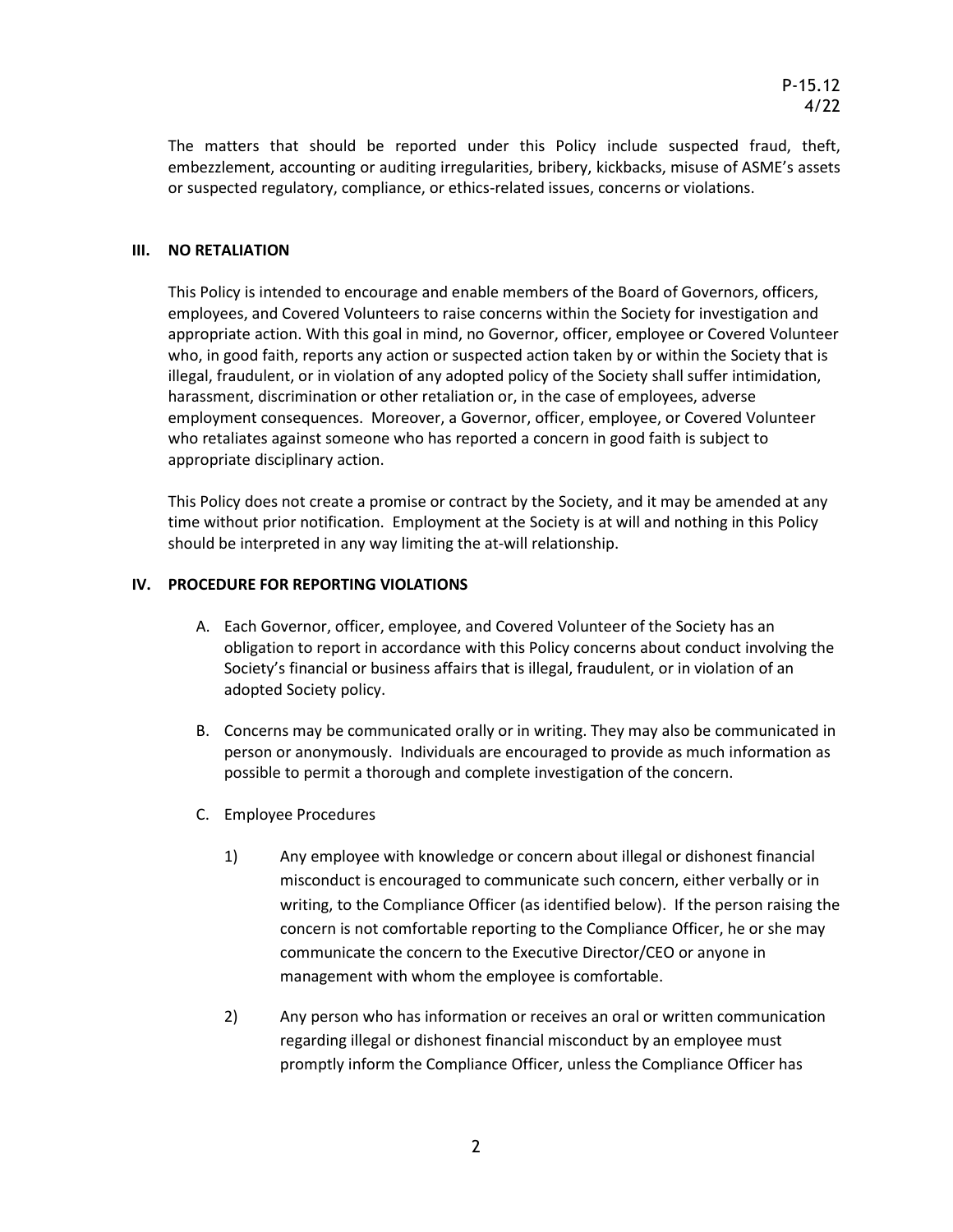already received it. In the case of a written communication, a copy of the communication should also be provided to the Compliance Officer.

- 3) All reports concerning employees will be promptly investigated by, or under the direction of the Compliance Officer, unless the Compliance Officer believes, after consultation with outside advisors including legal counsel, as applicable, that the report was not made in good faith, or unless the report was made anonymously and does not contain sufficient information to conduct an investigation.
- 4) The Compliance Officer may utilize the assistance of legal counsel, private investigators, accountants, consultants, or any other resource deemed necessary to perform a full and complete investigation of any report.
- 5) Upon receipt of a complaint under this Policy, the Compliance Officer must advise the Executive Director/CEO. If the complaint concerns the Executive Director then the complaint will be reported to the Assistant Secretary.
- 6) After the investigation is complete, the Compliance Officer will report to the Audit Committee of the Board of Governors regarding the investigation, the Compliance Officer's findings, and any action taken or proposed. The Audit Committee will ensure that there is an appropriate resolution of any complaints. Appropriate corrective action will be recommended to the Board, if warranted by the investigation.
- 7) The Compliance Officer will report at least annually to the Board on compliance activity.
- D. Governor, Officer and Covered Volunteer Procedures
	- 1) Any Governor, officer or Covered Volunteer with knowledge or concern about illegal or dishonest financial misconduct by another Governor, officer or Covered Volunteer is encouraged to communicate such concern, either verbally or in writing, to the Chair of the Audit Committee. If the person raising the concern is not comfortable reporting to the Chair of the Audit Committee, he or she may communicate the concern to the President.
	- 2) Any person who has information or who receives an oral or written communication regarding illegal or dishonest financial misconduct by a Governor, officer or Covered Volunteer must promptly inform the President or the Chair of the Audit Committee, unless the President or the Chair of the Audit Committee has already received it. If the President receives the oral or written communication, he or she will report it to the Chair of the Audit Committee. In the case of a written communication, a copy of the communication should also be provided to the President or the Chair of the Audit Committee.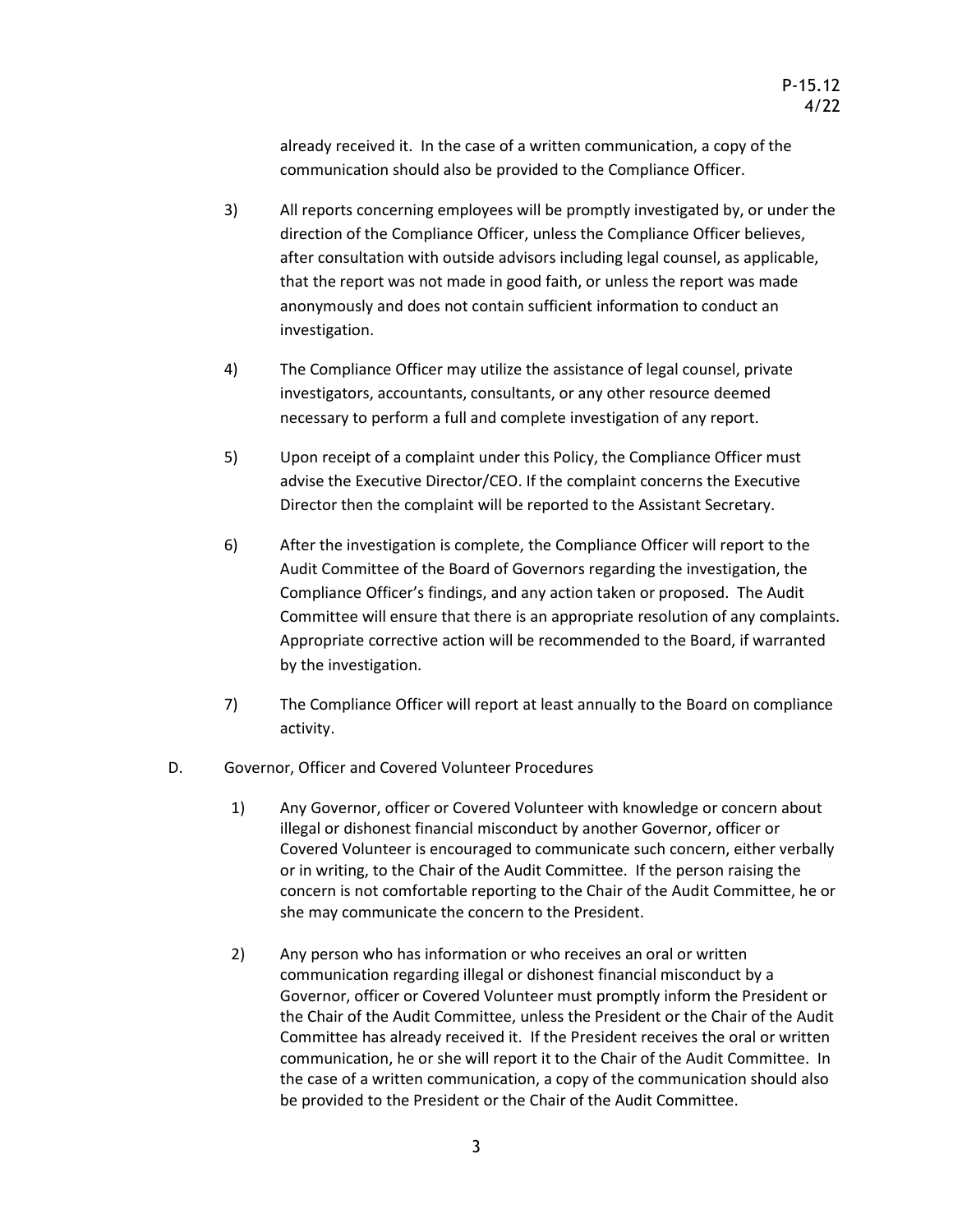- 3) All reports concerning Governors, officers, or Covered Volunteers will be promptly investigated by, or under the direction of, the Audit Committee, unless the Chair of the Audit Committee believes, after consultation with outside advisors including legal counsel, as applicable, that the report was not made in good faith, or unless the report was made anonymously and does not contain sufficient information to conduct an investigation.
- 4) The Audit Committee may utilize the assistance of legal counsel, private investigators, accountants, consultants, or any other resource deemed necessary to perform a full and complete investigation of any report.
- 5) Upon receipt of a complaint under this policy, the Chair of the Audit Committee must advise the Executive Director/CEO. If the complaint concerns the Executive Director, then the complaint will be reported to the Assistant Secretary.
- 6) After the investigation is complete, the Audit Committee will receive a report of the investigation, the findings of the investigation, and any action taken or proposed. The Audit Committee will ensure that there is an appropriate resolution of any complaints. Appropriate corrective action will be recommended to the Board of Governors of the Society, if warranted by the investigation.
- 7) The Chair of the Audit Committee will report at least annually to the Board of Governors on compliance activity.

# **V. Confidentiality**

Reports of concerns, and investigation pertaining thereto, shall be kept confidential to the extent possible and practicable, in light of the need to conduct a thorough investigation. However, in all cases the Society will use its best efforts to act with discretion.

# **VI. Good Faith**

Anyone reporting a concern must act in good faith and have reasonable grounds for believing the information reported indicates a violation of the law or constitutes an inappropriate accounting or financial practice. The act of making allegations that prove to be unsubstantiated, and that prove to have been made maliciously, recklessly, or with the foreknowledge that the allegations are false, will be viewed as a serious disciplinary offense and may result in discipline, up to and including dismissal from the volunteer position, or suspension or expulsion from ASME.

# **VII. Policy Administration and Distribution**

The President of the Society is hereby designated to administer this Policy under the oversight of the Audit Committee. This Policy must be distributed to all members of the